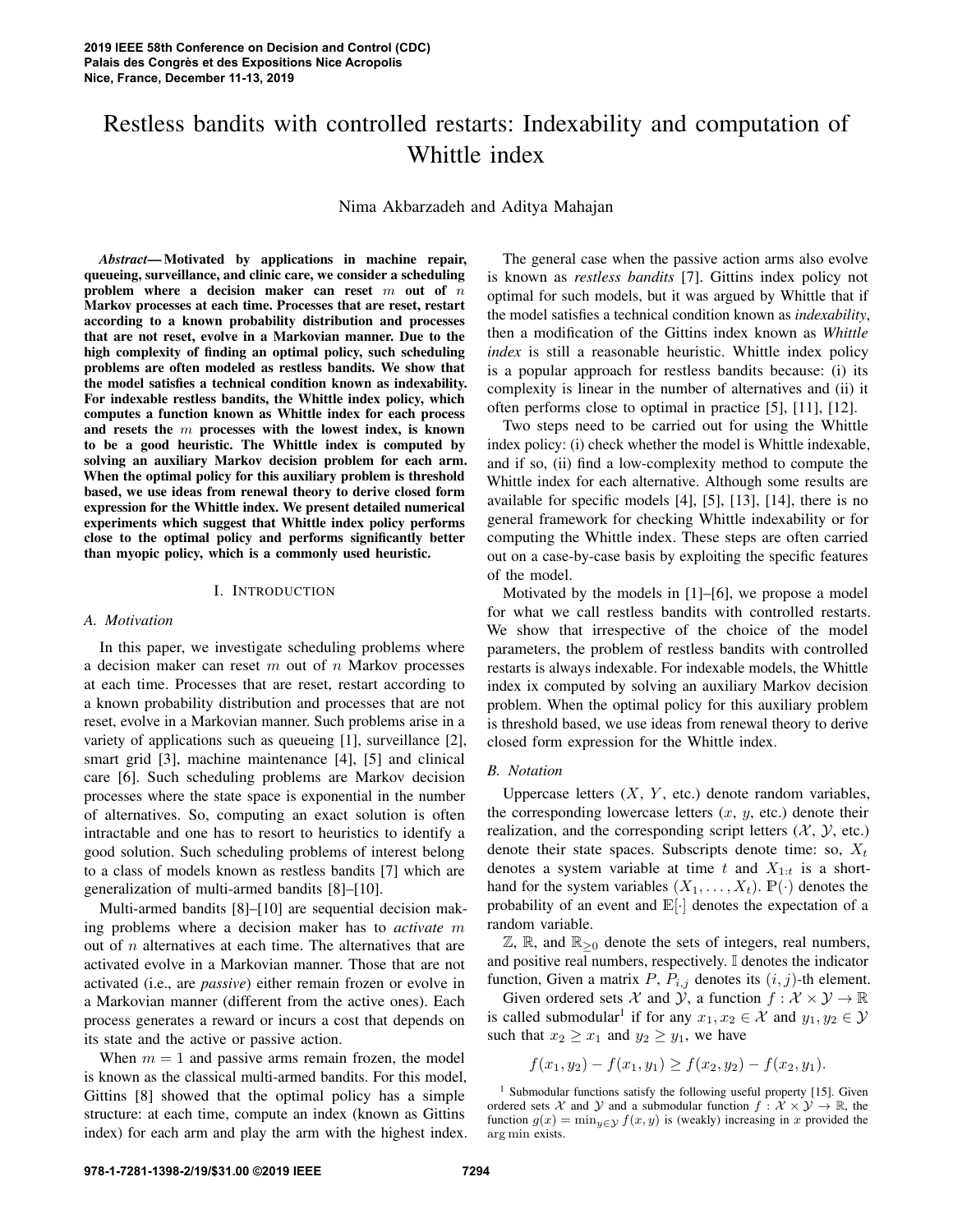## II. MODEL AND PROBLEM FORMULATION

Consider a discrete time system with n *arms* and let  $\mathcal{N} = \{1, \ldots, n\}$  denote the set of arms. Each arm  $i, i \in \mathcal{N}$ , is a controlled Markov process with state space  $\mathcal{X}^i$  and action space  $\{0, 1\}$ . For ease of exposition, we assume that  $\mathcal{X}^i$  is a finite set. Let  $X_t^i \in \mathcal{X}^i$  denote the state of arm i and  $A_t^i \in \{0, 1\}$  denote the action applied to arm i at time t. Furthermore, let  $\boldsymbol{X}_t$  denote  $(X_t^1, \ldots, X_t^n)$ ,  $\boldsymbol{A}_t$  denote  $(A_t^1, \ldots, A_t^n)$ , and X denote  $\mathcal{X}^1 \times \ldots \times \mathcal{X}^n$ . We assume that the arms evolve in a Markovian manner independently from each other, i.e., for any  $x_t = (x_t^1, \dots, x_t^n)$  and  $a_t :=$  $(a_t^1, \ldots, a_t^n)$ , we have

$$
\mathbb{P}\left(\boldsymbol{X}_{t+1} = \boldsymbol{x}_{t+1} | \boldsymbol{X}_{1:t} = \boldsymbol{x}_{1:t}, \boldsymbol{A}_{1:t} = \boldsymbol{a}_{1:t}\right) \n= \prod_{i=1}^{n} \mathbb{P}\left(X_{t+1}^{i} = x_{t+1}^{i} | X_{t}^{i} = x_{t}^{i}, A_{t}^{i} = a_{t}^{i}\right).
$$

When  $a_t^i = 0$ , we say that arm i is *passive* at time t; when  $a_t^i = 1$ , we say that arm i is *active* at time t. Arm  $i \in \mathcal{N}$ evolves as follows: for any  $x, y \in \mathcal{X}^i$  and  $a \in \{0, 1\}$  we have

$$
\mathbb{P}(X_{t+1}^i = y | X_t^i = x, A_t^i = a) = \begin{cases} P_{xy}^i, & \text{if } a = 0\\ Q_y^i, & \text{if } a = 1 \end{cases}
$$

Thus, when arm  $i$  is passive, it evolves in a Markov manner according to transition probabilities  $P^i$ ; when arm i is active, the state of arm  $i$  resets according to probability mass function  $Q^i$ , which we call it as *reset pmf*.

When arm i in state x is passive it incurs a cost  $c^{i}(x,0)$ ; when it is active, it incurs a cost  $c^i(x, 1)$ . When the system is in state  $x_t$  and action  $a_t$  is taken, the system incurs a per-step cost given by

$$
\sum_{i=1}^{n} c^i(x_t^i, a_t^i).
$$

At each time, a decision-maker observes the state of all the arms and can reset m of them where  $m < n$ . Let  $\mathcal{A}(m)$ be a subset of actions where  $m$  arms are active, i.e.:

$$
\mathcal{A}(m) = \left\{ \boldsymbol{a} = (a^1, \dots, a^n) \in \{0, 1\}^n : \sum_{i=1}^n a^i = m \right\}.
$$

The decision-maker uses a time-homogeneous and deterministic Markov policy  $g : \mathcal{X} \to \mathcal{A}(m)$  to choose its actions, i.e.,

$$
\boldsymbol{A}_t = \boldsymbol{g}(\boldsymbol{X}_t).
$$

The family of all such policies is denoted by  $G$ . The performance of any policy  $g \in \mathcal{G}$  is quantified by the expected discounted cost given by

$$
J(\boldsymbol{g}) \coloneqq (1 - \beta) \mathbb{E} \left[ \sum_{t=0}^{\infty} \beta^t \sum_{i \in \mathcal{N}} c^i (X_t^i, A_t^i) \right], \qquad (1)
$$

where  $\beta \in (0,1)$  is the discount factor and the expectation is taken with respect to the joint distribution induced on all system variables when  $A_t = g(X_t)$ .

We are interested in the following problem.

*Problem 1:* Given the discount factor  $\beta$ , the total number n of arms, the number m of active arms, the state space  $\mathcal{X}$ , the transition matrices  $\{P^i\}_{i\in\mathcal{N}}$ , the reset pmfs  $\{Q^i\}_{i\in\mathcal{N}}$ , and the cost functions  $\{c^i(\cdot,\cdot)\}_{i\in\mathcal{N}}$ , choose a policy  $g: \mathcal{X} \to \mathcal{A}(m)$ that minimizes  $J(q)$  given by (1).

## *A. Specific instances of the model*

There are several models that have been investigated in the literature that may be viewed as a restless bandits with controlled restarts.

- 1) Machine maintenance models where a repairman is responsible for maintaining several machines. Each machine has a state that stochastically deteriorates over time. The repairman sees the state of all machines and may repair a subset of those. There is a state-dependent cost associated with running and repairing the machine. Such models are considered in [4], [5].
- 2) Machine maintenance models as before but where the state of the machine is not observed. Such models have been considered in the context of sensor networks [2] and smart grids [3].
- 3) Scheduling multiple data queues over a shared communication channels, where there is a cost associated with holding packets in a queue and a cost associated with transmitting [1].

## III. INDEXABILITY

## *A. Restless Bandits with activation cost*

Problem 1 is a Markov decision process and can be solved using dynamic programming [15]. However, the dynamic programming solution suffers from the curse of dimensionality because sizes of the state space  $\mathcal{X}$  and action space  $\mathcal{A}(m)$ are exponential in the number of arms n.

In the special case, when only one arm can be activated at a time, (i.e.,  $m = 1$ ) and passive arms remain frozen (i.e.,  $P^i$  is identity for all arms) Gittins [8] showed that the above *n*-dimensional problem can be solved by solving *n* one-dimensional problem. Whittle [7] showed that Gittins index solution is a good heuristic for the general restless case (i.e.,  $P^i$  is not identity for all arms) when a technical condition known as *indexability* is satisfied.

Indexability is the property of individual arms. Given any  $i \in \mathcal{N}$ , consider arm i with the same dynamics as before but per-step cost given by

$$
c_{\lambda}(x_t^i, a_t^i) \coloneqq c^i(x^i, a_t^i) + \frac{\lambda}{1 - \beta} a_t^i,
$$

where  $\lambda \in \mathbb{R}$  is a penalty<sup>2</sup> for activating the arm. Then, consider the following auxiliary optimization problem.

*Problem 2:* Given an arm  $i \in \mathcal{N}$ , discount factor  $\beta$ , the state space  $\mathcal{X}^i$ , the transition probability matrix  $P^i$ , the reset probability mass function  $Q^i$ , the cost function  $c^i(\cdot, \cdot)$  and

<sup>&</sup>lt;sup>2</sup>In the standard restless bandit problem, one considers maximizing the discounted reward and modifies the per-step reward to include a subsidy for passive actions. In contrast, we consider minimizing the discounted cost, so we modify the per-step cost to include a penalty for active action.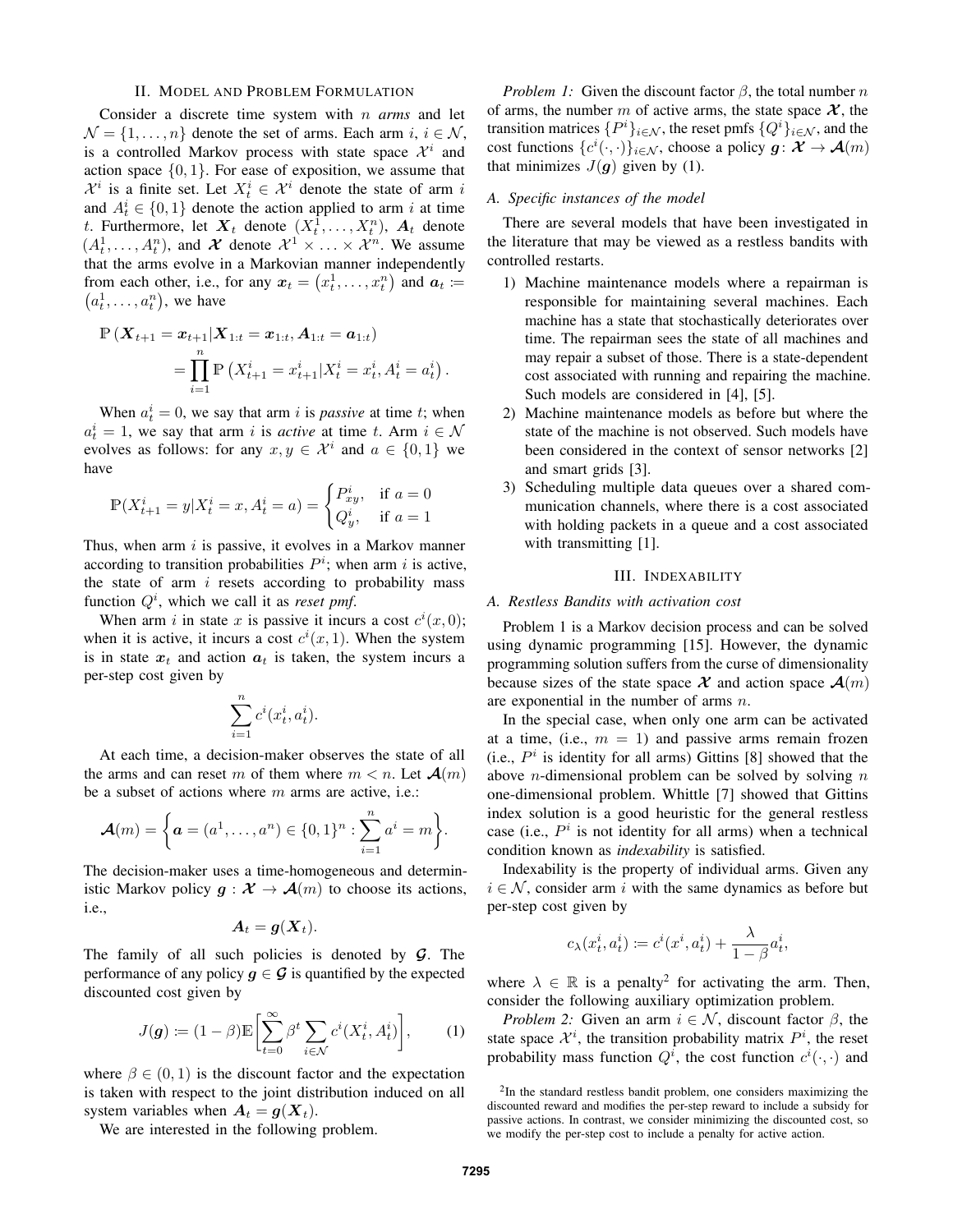the penalty  $\lambda \in \mathbb{R}$ , choose a policy  $g^i : \mathcal{X}^i \to \{0, 1\}$  to minimize

$$
J^{i}(g^{i}) := (1 - \beta) \mathbb{E} \left[ \sum_{t=0}^{\infty} \beta^{t} c_{\lambda}^{i}(X_{t}^{i}, A_{t}^{i}) \right].
$$
 (2)

Problem 2 is also a Markov decision process and the optimal solution is given by the solution to the following dynamic program. Let  $V^i_\lambda$  :  $\mathcal{X}^i \to \mathbb{R}$  be the unique fixed point of the following:

$$
V_{\lambda}^{i}(x) = \min\{H_{\lambda}^{i}(x,0), H_{\lambda}^{i}(x,1)\}, \ \forall x \in \mathcal{X}^{i}.
$$
 (3)

where

$$
H^i_\lambda(x,0) = (1-\beta)c^i(x,0) + \beta \sum_{y \in \mathcal{X}^i} P^i_{xy} V^i_\lambda(y), \tag{4}
$$

$$
H^i_{\lambda}(x,1) = (1-\beta)c^i(x,1) + \lambda + \beta \sum_{y \in \mathcal{X}^i} Q^i_y V^i_{\lambda}(y). \tag{5}
$$

Let  $g^i_\lambda(x)$  denote the minimizer of the right hand side of (3) where we set  $g^i_\lambda(x) = 1$  if  $H^i_\lambda(x, 0) = H^i_\lambda(x, 1)$ . Then, from Markov decision theory [15], we know that the timehomogeneous policy  $g_{\lambda}^{i}$  is optimal for (2).

Let

$$
\Pi^i_{\lambda} := \left\{ x^i \in \mathcal{X}^i : g^i_{\lambda}(x) = 0 \right\} \tag{6}
$$

denote the set of states where taking the passive action is optimal when the activation penalty is  $\lambda$ . This set is called the *passive set*. Arm *i* is said to be *indexable* if  $\Pi^i_\lambda$  is weakly increasing in  $\lambda$ , i.e., for any  $\lambda_1, \lambda_2 \in \mathbb{R}$ ,

$$
\lambda_1 < \lambda_2 \implies \Pi^i_{\lambda_1} \subseteq \Pi^i_{\lambda_2}.
$$

When arm *i* is indexable, the Whittle index  $w^{i}(x^{i})$  at state  $x^i$  is defined as the smallest value of  $\lambda^i$  for which  $x^i$  belongs to the passive set  $\Pi^i_\lambda$ , i.e.,

$$
w^{i}(x^{i}) \coloneqq \inf \left\{ \lambda \in \mathbb{R} : x^{i} \in \Pi_{\lambda}^{i} \right\}.
$$
 (7)

Equivalently, the Whittle index  $w^{i}(x^{i})$  at state  $x^{i}$  is the smallest value of  $\lambda^i$  for which the optimal policy is indifferent between the active and the passive actions at state  $x^i$ .

A restless bandit problem is said to be indexable if all arms are indexable. For indexable problems, the whittle index heuristic is as follows: *at each time, compute the Whittle index of all arms and play the arms with the* m *smallest Whittle indices*.

As mentioned earlier, Whittle index policy is a popular approach for restless bandits because: (i) its complexity is linear in the number of alternatives and (ii) it often performs close to optimal in practice [5], [11], [12].

## *B. Indexability*

In this section, we show that Problem 2 is Whittle indexable and derive an expression for the Whittle index.

Given an arm  $i \in \mathcal{N}$ , let  $\Sigma^i$  denote the family of all stopping times with respect to the natural filtration associated with  $\{X_t^i\}_{t\geq 0}$ . For any stopping time  $\tau \in \Sigma^i$  and an initial state  $x \in \mathcal{X}^{\overline{i}}$ , define

$$
L^{i}(x,\tau) \coloneqq \mathbb{E}\bigg[\sum_{t=0}^{\tau-1} \beta^{t} c(X^{i}_{t},0) + \beta^{\tau} c(X^{i}_{\tau},1) \mid X^{i}_{0} = x\bigg],
$$

 $B^i(x,\tau) := \mathbb{E}[\beta^{\tau} | X_0^i = x].$ 

*Theorem 1:* Problem 1 is Whittle indexable and for any arm i,  $i \in \mathcal{N}$ , the Whittle index is given by

$$
w^{i}(x) = \inf \left\{ \lambda \in \mathbb{R} : G^{i}(x) < W_{\lambda}^{i} \right\}
$$

where

$$
G^{i}(x) := (1 - \beta) \inf_{\tau \in \Sigma^{i}} \frac{L^{i}(x, \tau) - c^{i}(x, 1)}{1 - B^{i}(x, \tau)},
$$
(8)

$$
W_{\lambda}^{i} := \lambda + \beta \sum_{y \in \mathcal{X}^{i}} Q_{y} V_{\lambda}^{i}(y).
$$
 (9)

To show that Problem 1 is indexable, we show that each arm is indexable. For that matter, we consider Problem 2 for each arm. For ease of notation, we drop the superscript  $i$  from all variables.

*Lemma 1:* The following statements hold:

- 1)  $V_{\lambda}(x)$  is strictly increasing in  $\lambda$  for any  $x \in \mathcal{X}$ .
- 2)  $W_{\lambda}$  is strictly increasing in  $\lambda$ .

*Proof:* These properties follow from the fact that  $c_{\lambda}(x, a)$ is strictly increasing in  $\lambda$ .

Given any stopping time  $\tau$ , let  $h_{\tau}$  denote a policy that takes the passive action up to and including time  $\tau - 1$ , takes the active action at time  $\tau$ , and follows the optimal policy from time  $\tau + 1$  onwards. The performance of policy  $h_{\tau}$  is denoted by

$$
C_{\lambda}(x,\tau) = (1-\beta)\mathbb{E}^{h_{\tau}}\left[\sum_{t=0}^{\infty} \beta^{t} c_{\lambda}(X_{t}, A_{t}) \mid X_{0} = x\right]
$$

$$
= (1-\beta)L(x,\tau) + \mathbb{E}[\beta^{\tau}W_{\lambda}|X_{0} = x]
$$

$$
= (1-\beta)L(x,\tau) + B(x,\tau)W_{\lambda}.
$$
 (10)

Setting  $\tau = 0$ , we have

$$
C_{\lambda}(x,0) = (1 - \beta)c(x,1) + W_{\lambda}.
$$
 (11)

*Lemma 2:* The following characterizations of the passive sets are equivalent to (6).

- 1)  $\{x \in \mathcal{X} : H_{\lambda}(x,0) < H_{\lambda}(x,1)\}.$
- 2)  $\{x \in \mathcal{X} : \exists \sigma \in \Sigma \text{ such that } C_{\lambda}(x, \sigma) < C_{\lambda}(x, 0)\}.$
- 3)  $\{x \in \mathcal{X} : G(x) < W_\lambda\}.$

*Proof:* Characterization 1) follows from the dynamic program (3). Characterization 2) follows from the fact that  $C_{\lambda}(x,0) = H_{\lambda}(x,1)$  and for  $x \in \Pi_{\lambda}$ ,  $C_{\lambda}(x,\sigma) = H_{\lambda}(x,0)$ , where  $\sigma$  is the hitting time of the set  $\mathcal{X} \setminus \Pi_{\lambda}$ . Characterization 3) follows from characterization 2) and rearranging the terms using  $(10)$  and  $(11)$ .

Now consider the characterization 3) in Lemma 2.  $G(x)$  does not depend on  $\lambda$  while Lemma 1 shows that  $W_{\lambda}$  is strictly increasing in  $\lambda$ . Hence,  $\Pi_{\lambda}$  is increasing in  $\lambda$ . Thus arm i is indexable. The expression for the Whittle index in the Theorem 1 follows immediately from (7).

# IV. COMPUTATION OF WHITTLE INDEX FOR THRESHOLD-BASED POLICIES

In this section, we provide a closed form expression for the Whittle index when the state space is an ordered set and the model satisfies the following property.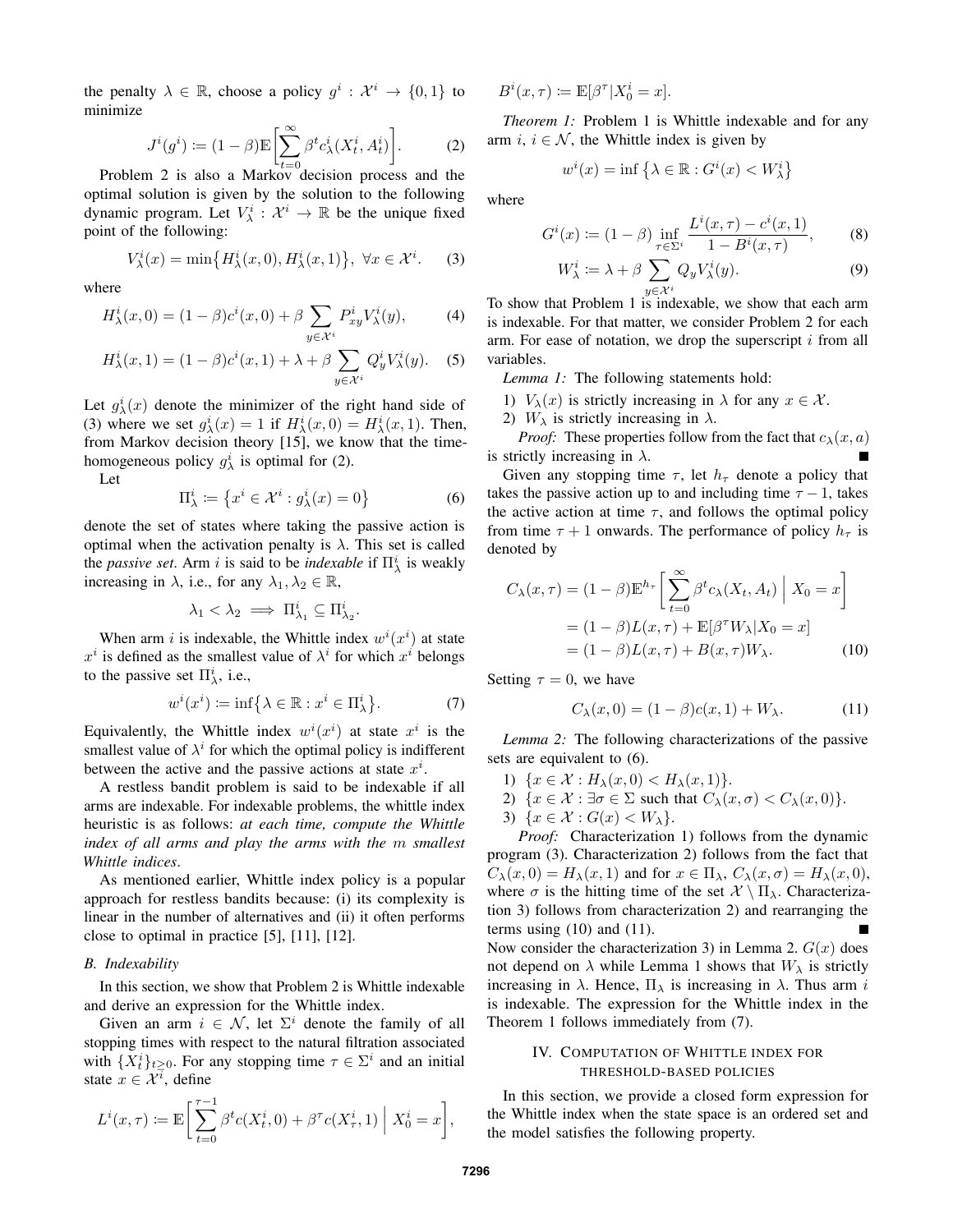(P) The optimal policy for Problem 2 is a threshold-based policy, i.e., for each  $i \in N$ , there exists a threshold  $k^i \in$  $\mathcal{X}^i$  such that

$$
g_{\lambda}^{i}(x) := \begin{cases} 0, & \text{if } x < k^{i} \\ 1, & \text{otherwise.} \end{cases}
$$

In the sequel, we omit superscript  $i$  for ease of notation. We assume that the state space is given by  $\mathcal{X} = \{1, \ldots, \Omega\}$ and for any  $k \in \mathcal{X}$ , use the notation

$$
\mathcal{X}_{
$$

*A. Sufficient conditions for optimality of threshold-based policies*

We start by characterizing the sufficient conditions under which the optimal policy in Problem 2 is a threshold policy. *Proposition 1:* Consider the following conditions.

(C1) P is stochastically monotone, i.e., for any  $x, y \in \mathcal{X}$ such that  $x < y$ , we have

$$
\sum_{w \in \mathcal{X}_{\geq z}} P_{x,w} \leq \sum_{w \in \mathcal{X}_{\geq z}} P_{y,w}, \ \forall z \in \mathcal{X}.
$$

(C2) For any  $a \in \{0, 1\}$ ,  $c(x, a)$  is (weakly) increasing in x.

(C3)  $c(x, a)$  is submodular.

Under (C1)–(C3), there exists a threshold  $k \in \mathcal{X} \cup \{\Omega + 1\}$ such that the optimal policy in Problem 2 is of the form

$$
g(x) = \begin{cases} 0, & \text{if } x \in \mathcal{X}_{< k} \\ 1, & \text{otherwise.} \end{cases}
$$

*Proof:* The Conditions (C1)–(C3) are the same as Properties (P1)–(P4) of [15, Theorem 4.7.4]. We can show that the model satisfies Property (P4) of [15, Theorem 4.7.]. See [16] for a complete proof.

## *B. Performance evaluation of threshold-based policies*

Let  $g^{(k)}$  be the threshold policy with threshold k, i.e.,

$$
g^{(k)}(x) = \begin{cases} 0, & \text{if } x \in \mathcal{X}_{< k} \\ 1, & \text{otherwise.} \end{cases}
$$

Let  $C_{\lambda}^{(k)}$  be the total discounted cost incurred under pol-Let  $C_\lambda$  be the total discounted cost incurred under pol-<br>icy g<sup>(k)</sup> and penalty  $\lambda$  where the initial state is distributed according to Q, i.e.,

$$
C_{\lambda}^{(k)} := (1 - \beta) \mathbb{E} \left[ \sum_{t=0}^{\infty} \beta^{t} c_{\lambda}(X_{t}, g^{(k)}(X_{t})) \middle| X_{0} \sim Q \right]
$$
  
=  $(1 - \beta) \mathbb{E} \left[ \sum_{t=0}^{\infty} \beta^{t} (c(X_{t}, g^{(k)}(X_{t})) + \lambda g^{(k)}(X_{t})) \middle| X_{0} \sim Q \right]$   
=  $D^{(k)} + \lambda N^{(k)},$  (12)

where

$$
D^{(k)} := (1 - \beta) \mathbb{E} \left[ \sum_{t=0}^{\infty} \beta^t c(X_t, g^{(k)}(X_t)) \middle| X_0 \sim Q \right],
$$
  

$$
N^{(k)} := (1 - \beta) \mathbb{E} \left[ \sum_{t=0}^{\infty} \beta^t g^{(k)}(X_t) \middle| X_0 \sim Q \right].
$$

To compute the performance  $C_{\lambda}^{(k)}$  $\lambda^{(k)}$ , we need to obtain  $D^{(k)}$ and  $N^{(k)}$  which can be computed as follows. Let  $\tau_k$  denote the hitting time of the set  $\mathcal{X}_{\geq k}$ . Define  $L^{(k)}$  and  $M^{(k)}$  as the expected discounted cost and the expected discounted time until we hit  $\mathcal{X}_{\geq k}$  starting from an initial state distributed according to Q, i.e.,

$$
L^{(k)} := \mathbb{E}\bigg[\sum_{t=0}^{\tau_k} \beta^t c(X_t, g^{(k)}(X_t)) \mid X_0 \sim Q\bigg]
$$

$$
M^{(k)} := \mathbb{E}\bigg[\sum_{t=0}^{\tau_k} \beta^t \mid X_0 \sim Q\bigg] = \frac{1 - \mathbb{E}[\beta^{\tau_k + 1} | X_0 \sim Q]}{1 - \beta}.
$$

*Theorem 2:* For all  $k \in \mathcal{X} \cup \{ \Omega + 1 \},$ 

$$
D^{(k)} = \frac{L^{(k)}}{M^{(k)}} \quad \text{and} \quad N^{(k)} = \frac{1}{\beta M^{(k)}} - \frac{1 - \beta}{\beta}.
$$

*Proof:* The proof follows from standard ideas in renewal theory and it is omitted due to lack of space. See [16] for a complete proof.

Thus, computing  $L^{(k)}$  and  $M^{(k)}$  is sufficient for calculating  $D^{(k)}$  and  $N^{(k)}$  and, consequently,  $C_{\lambda}^{(k)}$  $\lambda^{(k)}$ . In turn,  $L^{(k)}$  and  $M^{(k)}$  can be computed using standard formulas for truncated Markov chains. For that matter, let  $c_a$  denote the column vector of costs  $c(\cdot, a)$ ,  $a \in \{0, 1\}$  and Q the row vector of the restart pmf. For vector  $\alpha \in \{c_0, c_1, Q\}$ , let  $\alpha^{(k)}$  denote the first  $(k-1)$  elements and  $\tilde{\alpha}^{(k)}$  the remaining  $(\Omega - k)$  elements of  $\alpha$ . Let  $P_k$  be a  $(k-1) \times (k-1)$  dimensional upper-left submatrix of P and  $\tilde{P}^{(k)}$  be the  $(k - 1) \times (\Omega - k + 1)$ dimensional upper-right submatrix of P.

*Proposition 2:* For all  $k \in \mathcal{X}$ ,

$$
L^{(k)} = Q^{(k)} Z^{(k)} (c_0^{(k)} + \beta \tilde{P}^{(k)} \mathbf{1}_{\Theta - k}) + \tilde{Q}^{(k)} \tilde{c}_1^{(k)},
$$
  

$$
M^{(k)} = Q^{(k)} Z^{(k)} (\mathbf{1}_{k-1} + \beta \tilde{P}^{(k)} \tilde{c}_1^{(k)}) + \tilde{Q}^{(k)} \mathbf{1}_{\Omega - k + 1},
$$

where  $Z^{(k)} = (I_{k-1} - \beta P^{(k)})^{-1}$ .

*Proof:* The proof follows from the balance equations of the truncated Markov chains and is omitted due to lack of space.

*C. Computation of the index*

Next, we derive structural properties of  $C_{\lambda}^{(k)}$  $\lambda^{(\kappa)}$ . *Lemma 3:* The following statements hold:

- 1)  $M^{(k)}$  is strictly increasing in k.
- 2)  $C_{\lambda}^{(k)}$  $\lambda^{(k)}$  is sub-modular in  $(k, \lambda)$ .
- 3) Let  $k_{\lambda} := \arg \min_{k \in \mathcal{X}} C_{\lambda}^{(k)}$  $\lambda^{(k)}$ , i.e., the optimal threshold corresponding to penalty  $\lambda$ . Then,  $k_{\lambda}$  is increasing in λ.

4) 
$$
C_{\lambda}^* = C_{\lambda}^{(k_{\lambda})} = \min_{k \in \mathcal{X}} C_{\lambda}^{(k)}
$$
 is continuous in  $\lambda$ .  
*Proof:* The monotonicity of  $M^{(k)}$  follows from def-

inition and together with Theorem 2 implies that  $N^{(k)}$  is strictly decreasing in  $k$ . This, together with (12), implies that  $C_\lambda^{(k)}$  $\lambda^{(k)}$  is submodular in  $(k, \lambda)$ . By the property of submodular functions mentioned in footnote 1,  $k_{\lambda}$  is increasing in  $\lambda$ . The continuity of  $C^*_{\lambda}$  follows from the fact that  $C_{\lambda}^{(k)}$  $\lambda^{(\kappa)}$  is continuous in  $\lambda$  for each  $k$ .

Since  $k_{\lambda}$  is increasing and takes integer values, it is staircase function in  $\lambda$ , as illustrated in Fig. 1. This property allows us to compute the Whittle index for Problem 2.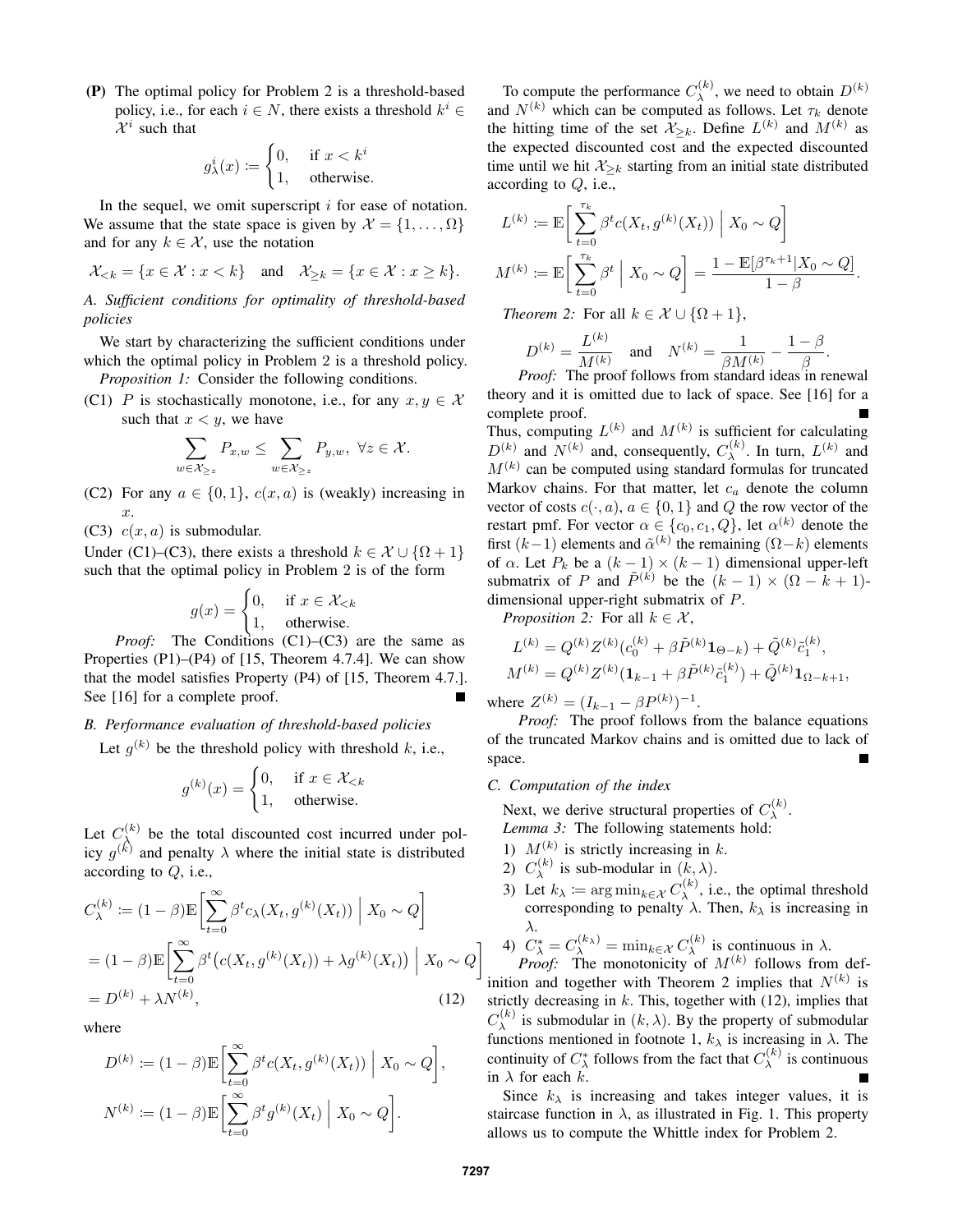

**Fig. 1:**  $k_{\lambda}$  as a function of  $\lambda$ .

*Theorem 3:* For Problem 2, under Property (P), the Whittle index at state  $k \in \mathcal{X}$  is

$$
w(k) = \frac{D^{(k+1)} - D^{(k)}}{N^{(k)} - N^{(k+1)}}.
$$
 (13)  
Proof: Recall that the White index is the smallest value

of  $\lambda$  for which the optimal policy is indifferent between the active and the passive actions. Let  $\Lambda^{(k)} = \{ \lambda \in \mathbb{R} : k_{\lambda} = k \}.$ See Fig 1 for an illustration. By definition, for any  $\lambda \in$  $\Lambda^{(k)}$  we have  $C^*_{\lambda} = C^{(k)}_{\lambda}$  $\lambda^{(k)}$ , and for any  $\lambda \in \Lambda^{k+1}$  we have  $C^*_{\lambda} = C_{\lambda}^{(k+1)}$  $\lambda^{(k+1)}$ . From Lemma 3, part 4),  $C_{\lambda}^{*}$  is continuous in  $\lambda$ . Therefore,

$$
C_{w(k)}^{(k)} = \lim_{\lambda \uparrow w(k)} C_{\lambda}^* = \lim_{\lambda \downarrow w(k)} C_{\lambda}^* = C_{w(k)}^{(k+1)}.
$$
  

$$
C_{w(k)}^{(k)} = C_{w(k)}^{(k+1)}
$$
 and

$$
D^{(k)} + w(k)N^{(k)} = D^{(k+1)} + w(k)N^{(k+1)}
$$

which implies (13).

Thus.

*Remark 1:* Theorem 2 and Lemma 3, part 1), imply that  $N^{(k)}$  is strictly decreasing in k. Hence,  $N^{(k)} \neq N^{(k+1)}$  and the expression for Whittle index given in (13) is well-defined.

### V. NUMERICAL EXPERIMENTS

In this section, we perform numerical experiments on models which satisfy (C1)–(C3) of Proposition 1 and evaluate how well the Whittle index policy (WIP) performs compared to the optimal policy (OPT) as well as to a baseline policy known as the myopic policy (MYP) which is shown in Alg 1. The code of the results are available in [17].

|                     | <b>Algorithm 1</b> Myopic Heuristic                                                                |
|---------------------|----------------------------------------------------------------------------------------------------|
| 1: $t=1$ .          |                                                                                                    |
| 2: while $t > 1$ do |                                                                                                    |
| 3:                  | Set $k = 1$ , $M = \emptyset$ , $K = \mathcal{N}$ .                                                |
|                     | 4: Let $i_k^* = \arg \min_{i \in K} \sum_{j \in K \setminus \{i\}} c^j(X_t^j, 0) + c^i(X_t^i, 1).$ |
| 5:                  | Set $M = M \cup \{i_k^*\}, K = K \setminus \{i_k^*\}.$                                             |
| 6:                  | If $k = m$ activate arms in M and stop. Else set $k =$                                             |
|                     | $k+1$ and go to Line 4.                                                                            |
| 7: $t = t + 1$ .    |                                                                                                    |
| 8: end while        |                                                                                                    |
|                     |                                                                                                    |

## *A. Experimental Setup*

The model has 3 components: the transition matrix  $P$ , the reset pmf  $Q$  and the cost function  $c$ . We choose these components as follows:

TABLE I: Relative performance of WIP vs. OPT for Experiment 1.

| (a) $m = 1$    |                    |                | ( <b>b</b> ) $m = 2$ |
|----------------|--------------------|----------------|----------------------|
|                | $\alpha_{\rm OPT}$ |                | $\alpha_{\rm OPT}$   |
| 1              | 99.967             |                | 100.00               |
| $\overline{2}$ | 99.902             | $\overline{2}$ | 99.997               |
| 3              | 99.917             | 3              | 99.999               |
|                | 99.649             |                | 99.972               |

*1) The choice of transition matrix:* We have two setups for choosing the transition matrix. The first setup is a family of 4 types of structured stochastic monotone matrices, which we denote by  $\mathcal{P}_{\ell}(p), \ell \in \{1, \ldots, 4\}$ , where  $p \in [0, 1]$  is a parameter of the model. The second setup is a randomly generated stochastic monotone matrices which we denote by  $\mathcal{R}(d)$ , where  $d \in [0,1]$  is a parameter of the model. The details of these models are presented in Appendix A.

*2) The choice of reset pmf:* In all our experiments, we use  $Q = [1, 0, \ldots, 0]$ , i.e., choosing the restart action deterministically resets to the clear state.

*3) The choice of the cost function:* For all our experiments we choose  $c(x, 0) = (x - 1)^2$  and  $c(x, 1) = 0.5(\Omega - 1)^2$ where  $\Omega = |\mathcal{X}|$ .

## *B. Experimental details and result*

We conduct different experiments to compare the performance of Whittle index with both the optimal policy and the myopic policy for different setups (described in Section V-A) and for different values of the size  $\Omega$  of the state space, the number  $n$  of the arms, and the number  $m$  of active arms. For all experiments we choose the discount factor  $\beta = 0.9$ .

The performance of a policy is evaluated by Monte Carlo simulations over  $S$  trajectories is truncated at length  $T$ . In all our experiments, we choose  $S = 5000$  and  $T = 250$ .

*Experiment 1) Comparison of Whittle index with the optimal policy for structured models:* The optimal policy is computed by solving the MDP for Problem 1. The state for this MDP is  $\Omega^n$ . So, we can obtain the optimal policy only for small values of  $\Omega$  and n. We choose  $\Omega = 5$  and  $n = 5$ and compare the two policies for model  $\mathcal{P}_{\ell}(\cdot), \ell \in \{1, \ldots, 4\}$ and  $m \in \{1, 2\}$ .

For a given value of n and  $\ell$ , we generate the models for *n* arms as follows. Let  $(p_1, \ldots, p_n)$  denote *n* equispaced points in the interval [0.35, 1]. Then we choose  $P_{\ell}(p_i)$  as the transition matrix of arm  $i$ . Let

$$
\alpha_{\text{OPT}} = \frac{J(\text{OPT})}{J(\text{WIP})} \times 100
$$

denote the relative performance (in percentage) of WIP compared to OPT.

The values of  $\alpha_{\text{OPT}}$  for different values of  $\ell$  and m are shown in Table I. The results for several simple models given in Table I show that WIP can be as good as OPT when  $m = 2$ and slightly worse when  $m = 1$ .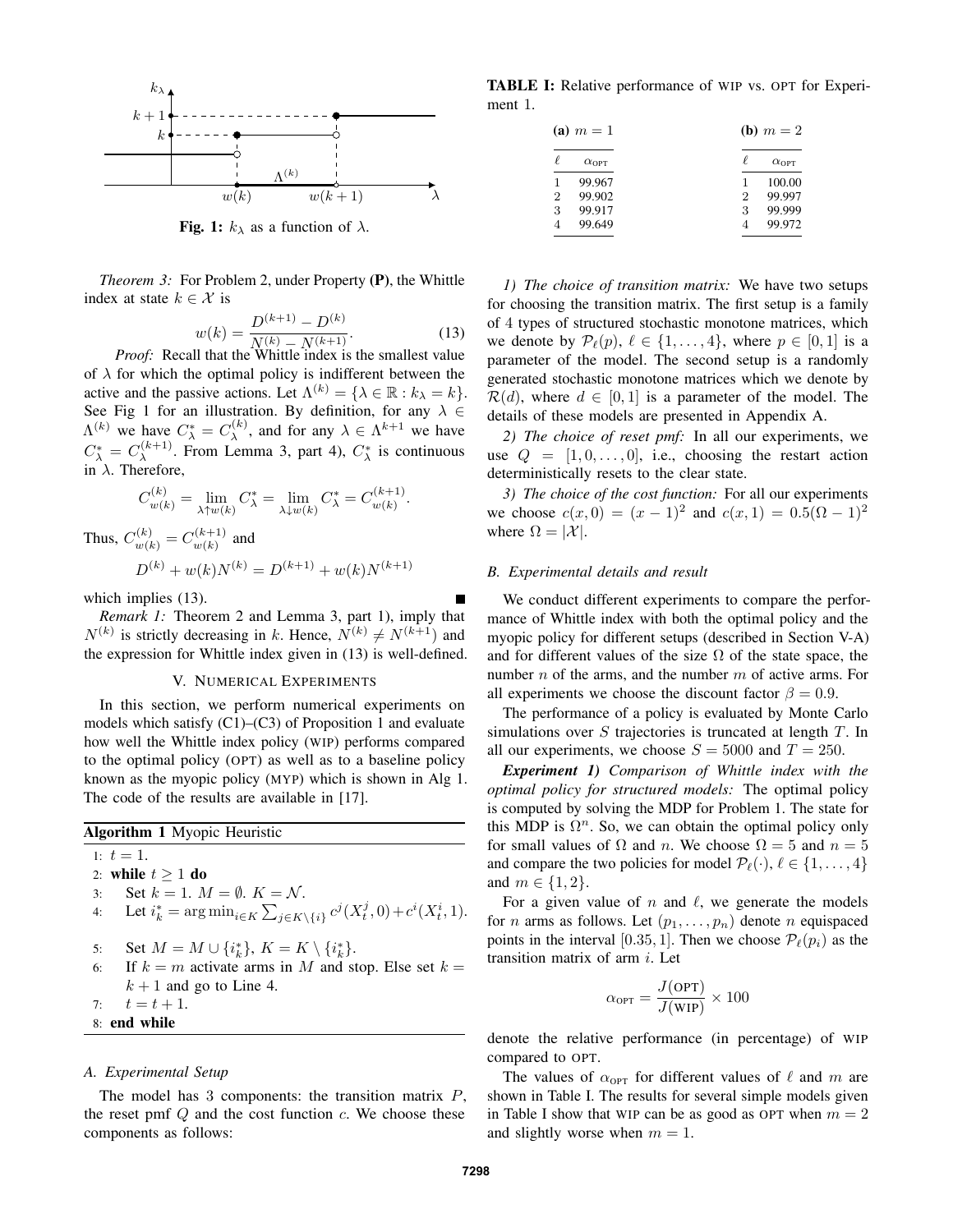*Experiment 2) Comparison of Whittle index with the optimal policy for randomly sampled models:* As before, we pick  $\Omega = 5$  and  $n = 5$  so that it is feasible to calculate the optimal policy. For each arm, we sample the transition matrix from  $\mathcal{R}(5/\Omega)$ . We repeat the experiment 100 times. The histogram of  $\alpha_{\text{OPT}}$  over experiments for  $m \in \{1,2\}$  is plotted in Fig 4. Similar to the result of Experiment 1, WIP has a reasonable relative performance with respect to OPT.



Fig. 4: Histogram of the relative performance  $\alpha_{\text{OPT}}$  of WIP versus OPT for Experiment 2.

*Experiment 3) Comparison of Whittle index with the myopic policy for structured models:* We generate the structured models as in Experiment 1 but for  $\Omega = 25$ ,  $n \in \{25, 50, 75\}$ , and  $m \in \{1, 2, 5\}$ . In this case, let

εMYP

(a)  $\ell = 1$ 

 $\varepsilon_{\text{MYP}} = \left(\frac{J(\text{MYP}) - J(\text{WIP})}{J(\text{MYP})}\right)$  $J(MYP)$  $\big) \times 100.$ 25 50 75 0 2 4 6 1.1% 3% 5% 0.3% 1.3% 2% 0% 0.3% 0.3% n  $m = 1$  $m = 2$  $m = 3$ 25 50 75 0 2 4 6 1.5% 3.9% 5.9% 0.5% 1.6% 3.1% 0% 0.2% 1% n εMYP  $m = 1$  $m = 2$  $m = 3$ 25 50 75 0 2 4 6 1.4% 3.8% 5.3% 0.3% 1.4% 2.7% 0% 0.2% 0.7% n εMYP  $m = 1$  $m = 2$  $m = 3$ 25 50 75 0 5 10 15 20 10.5% 8.9% 6.6% 9.3% 11.8% 10.5% 0.2% 8.2% 11.5% n εMYP  $m = 1$  $m = 2$  $m = 3$ 

Fig. 2: Relative improvement  $\varepsilon_{\text{MYP}}$  of WIP vs. MYP for  $\Omega = 25$  when  $\ell \in \{1, \ldots, 4\}$ ,  $n \in \{25, 50, 75\}$ , and  $m \in \{1, 2, 5\}$ .

(c)  $\ell = 3$ 

(b)  $\ell = 2$ 



Fig. 3: Histogram of relative improvement  $\varepsilon_{\text{MYP}}$  of WIP vs. MYP for  $\Omega = 25$  when  $n \in \{25, 50, 75\}$ , and  $m \in \{1, 2, 5\}$ .

denote the relative improvement of WIP compared to MYP. The results of  $\varepsilon_{\text{MYP}}$  for different choice of the parameters are shown in Fig 2.

In Fig 2, we observe that WIP performs considerably better than MYP. In addition to that, performance of WIP is better with respect to MYP when  $\ell = 4$  which is more complicated than models where  $\ell \in \{1, 2, 3\}$ . However, increasing m doesn't necessarily contribute to better  $\varepsilon_{\text{MYP}}$  as overlap between the choices of the two policies may increase. Note that as  $\mathcal{P}_4(\cdot)$  is very different from the rest of the models, the trend of bars in Fig 2d with respect to  $n$  varies differently from the rest of the models.

*Experiment 4) Comparison of Whittle index with the myopic policy for randomly sampled models:* We generate 100 random models as described in Experiment 2 but for  $\Omega = 25$ and larger values of *n*. For each case,  $\varepsilon_{\text{MYP}}$  is computed. The histogram of  $\varepsilon_{\text{MYP}}$  for different choices of the parameters are shown in Fig 3.

The result shows that on average, WIP performs considerably better than MYP and this improvement is guaranteed as the concentration of data for the sampled models is mostly on positive values of  $\varepsilon_{\text{MYP}}$ .

## VI. CONCLUSION

In this paper, we present a model for restless bandit with controlled restarts. We show that the model is indexable. When the auxiliary problem to compute the Whittle index

(d)  $\ell = 4$